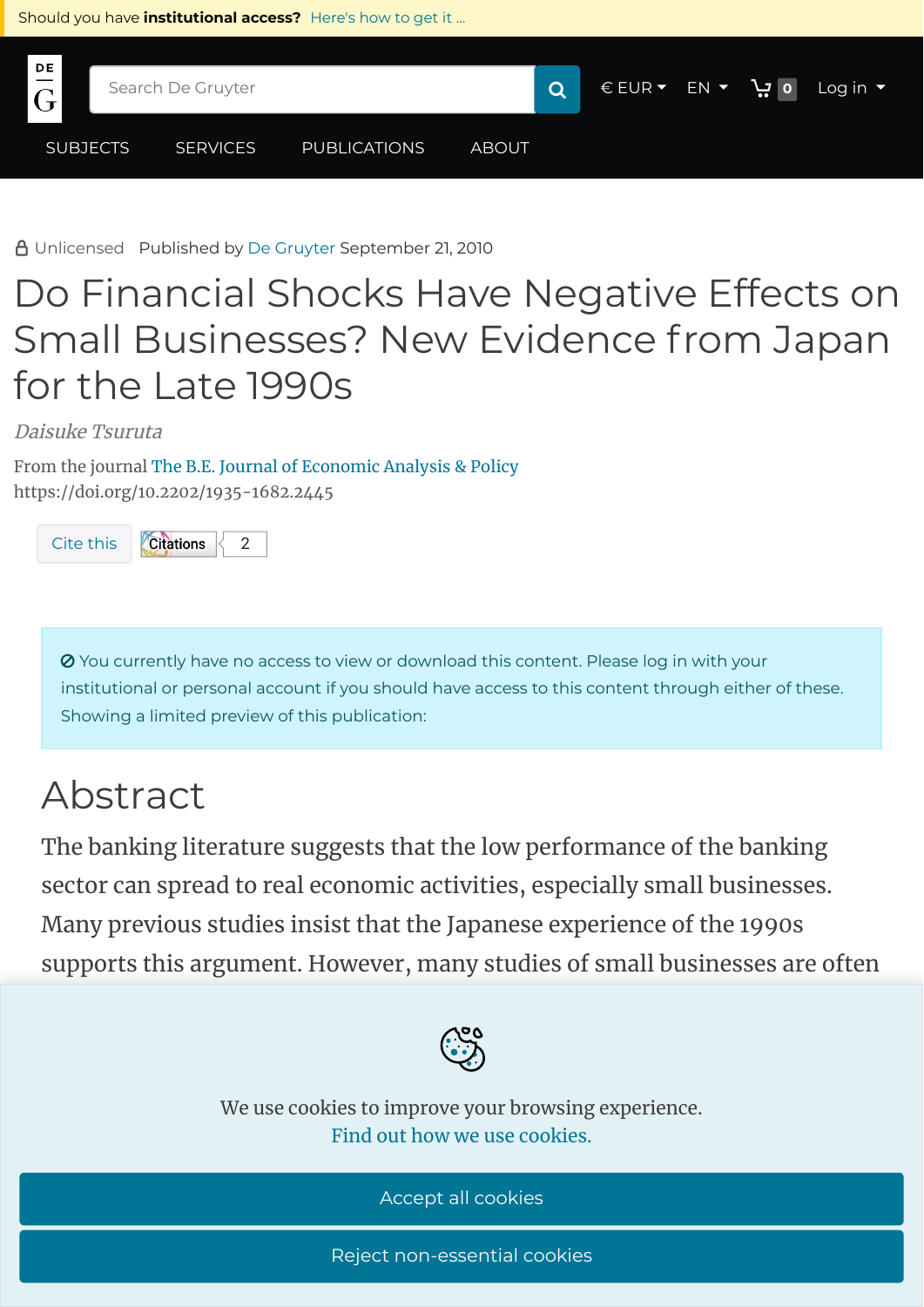report no worsening in the lending attitude of financial institutions in the so-called credit crunch period of 1998-1999 (or even in the 2000-2001 period). Second, using detailed firm level panel data from the Credit Risk Database, we find no significant reductions in the loans for the majority of small businesses. Third, while we do find evidence that bank-dependent firms increased reliance on internal funds during the period of the credit crunch (1998-2001), we find no evidence that this negatively impacted firm performance (as reflected in firm growth and profitability measures).

Keywords: credit [crunch;](https://www.degruyter.com/search?query=keywordValues%3A%28%22credit%20crunch%22%29%20AND%20journalKey%3A%28%22BEJEAP%22%29&documentVisibility=all&documentTypeFacet=article) [financial](https://www.degruyter.com/search?query=keywordValues%3A%28%22financial%20shock%22%29%20AND%20journalKey%3A%28%22BEJEAP%22%29&documentVisibility=all&documentTypeFacet=article) shock; small [business](https://www.degruyter.com/search?query=keywordValues%3A%28%22small%20business%22%29%20AND%20journalKey%3A%28%22BEJEAP%22%29&documentVisibility=all&documentTypeFacet=article)

**Published Online:** 2010-9-21

©2011 Walter de Gruyter GmbH & Co. KG, Berlin/Boston

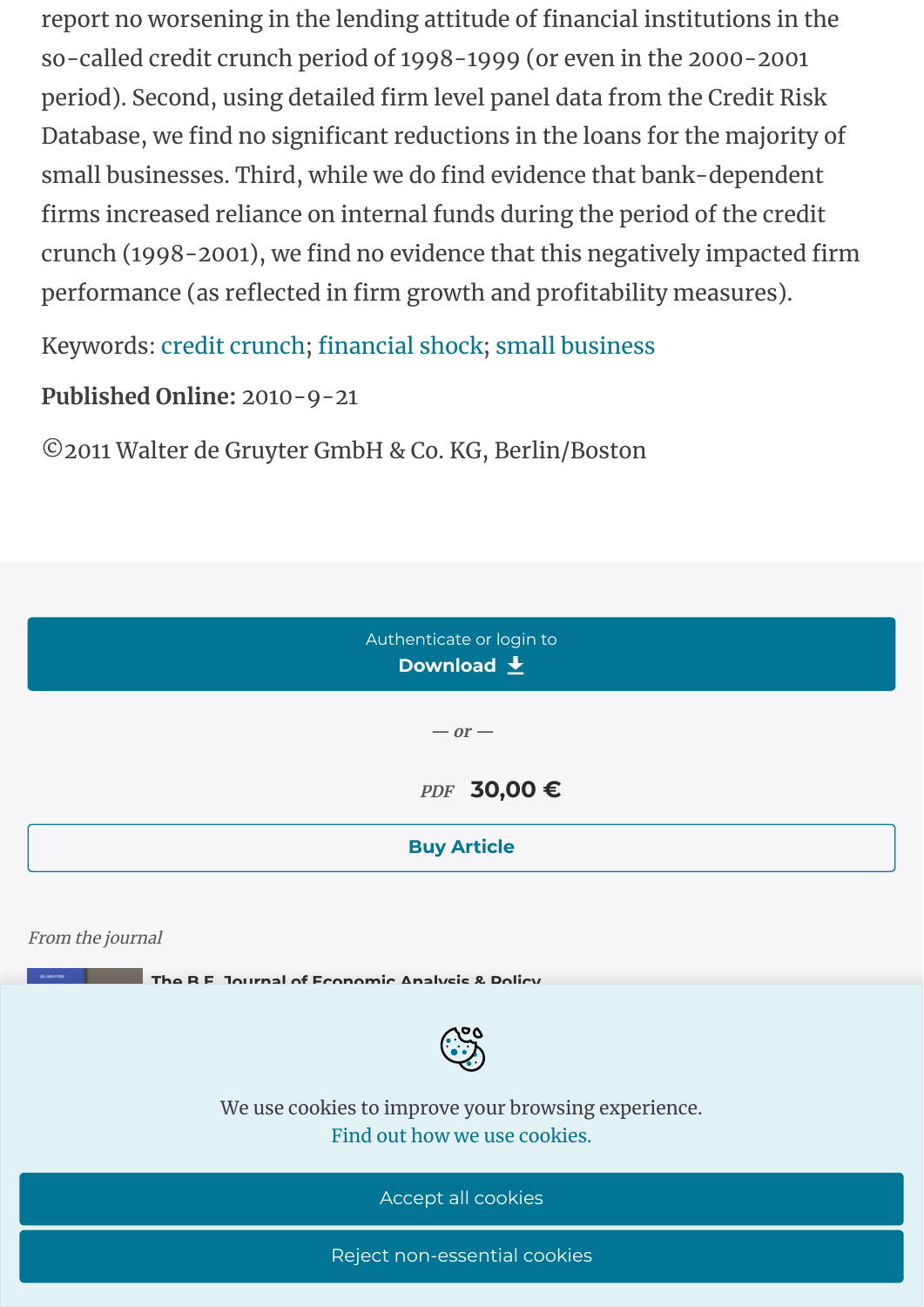## **Articles in the same Issue**

Social Security and [Democracy](https://www.degruyter.com/document/doi/10.2202/1935-1682.2428/html)

Causes of Caregiver Turnover and the Potential Effectiveness of Wage Subsidies for Solving the Long-Term Care Workforce 'Crisis'

Selective Schools and Academic [Achievement](https://www.degruyter.com/document/doi/10.2202/1935-1682.1917/html)

An [Experimental](https://www.degruyter.com/document/doi/10.2202/1935-1682.2563/html) Analysis of the Demand for Payday Loans

Supply Shocks and Gender Bias in Child Health [Investments:](https://www.degruyter.com/document/doi/10.2202/1935-1682.2402/html) Evidence from the ICDS Programme in India

North American Integration and Canadian Foreign Direct [Investment](https://www.degruyter.com/document/doi/10.2202/1935-1682.2255/html)

Public Policy and Market [Competition:](https://www.degruyter.com/document/doi/10.2202/1935-1682.2362/html) How the Master Settlement Agreement Changed the Cigarette Industry

[Estimating](https://www.degruyter.com/document/doi/10.2202/1935-1682.2602/html) HIV Prevalence and Incidence in Africa from Mortality Data

Trade [Protection](https://www.degruyter.com/document/doi/10.2202/1935-1682.2001/html) and Industrial Structure

[Mexican-American](https://www.degruyter.com/document/doi/10.2202/1935-1682.2479/html) Entrepreneurship

See [more...](https://www.degruyter.com/journal/key/bejeap/10/1/html)

## **[Subjects](https://www.degruyter.com/publishing/subjects)**

**[Services](https://www.degruyter.com/publishing/services)**

For journal [authors](https://www.degruyter.com/publishing/services/for-journal-authors)

| Architecture and Design           | Geosciences                 | <b>Materials Sciences</b> |
|-----------------------------------|-----------------------------|---------------------------|
| Arts                              | <b>History</b>              | <b>Mathematics</b>        |
| Asian and Pacific Studies         | <b>Industrial Chemistry</b> | Medicine                  |
| <b>Business and Economics</b>     | Islamic and Middle Eastern  | <b>Music</b>              |
| Chemistry                         | <b>Studies</b>              | Pharmacy                  |
| <b>Classical and Ancient Near</b> | Jewish Studies              | Philosophy                |
| Eastern Studies                   | Law                         | Physics                   |
| <b>Computer Sciences</b>          | Library and Information     | Social Sciences           |



We use cookies to [improve](https://www.degruyter.com/search?query=*&subjectFacet=LT) your browsing experience. Find out how we use [cookies.](https://www.degruyter.com/publishing/our-cookie-policy)

Accept all cookies

**[About](https://www.degruyter.com/publishing/about-us)**

[Contact](https://www.degruyter.com/publishing/about-us/contact)

**[Publications](https://www.degruyter.com/publishing/publications)**

[Publication](https://www.degruyter.com/publishing/publications/publicationtypes) types

Reject [non-es](https://www.degruyter.com/publishing/publications/openaccess)sential cookies